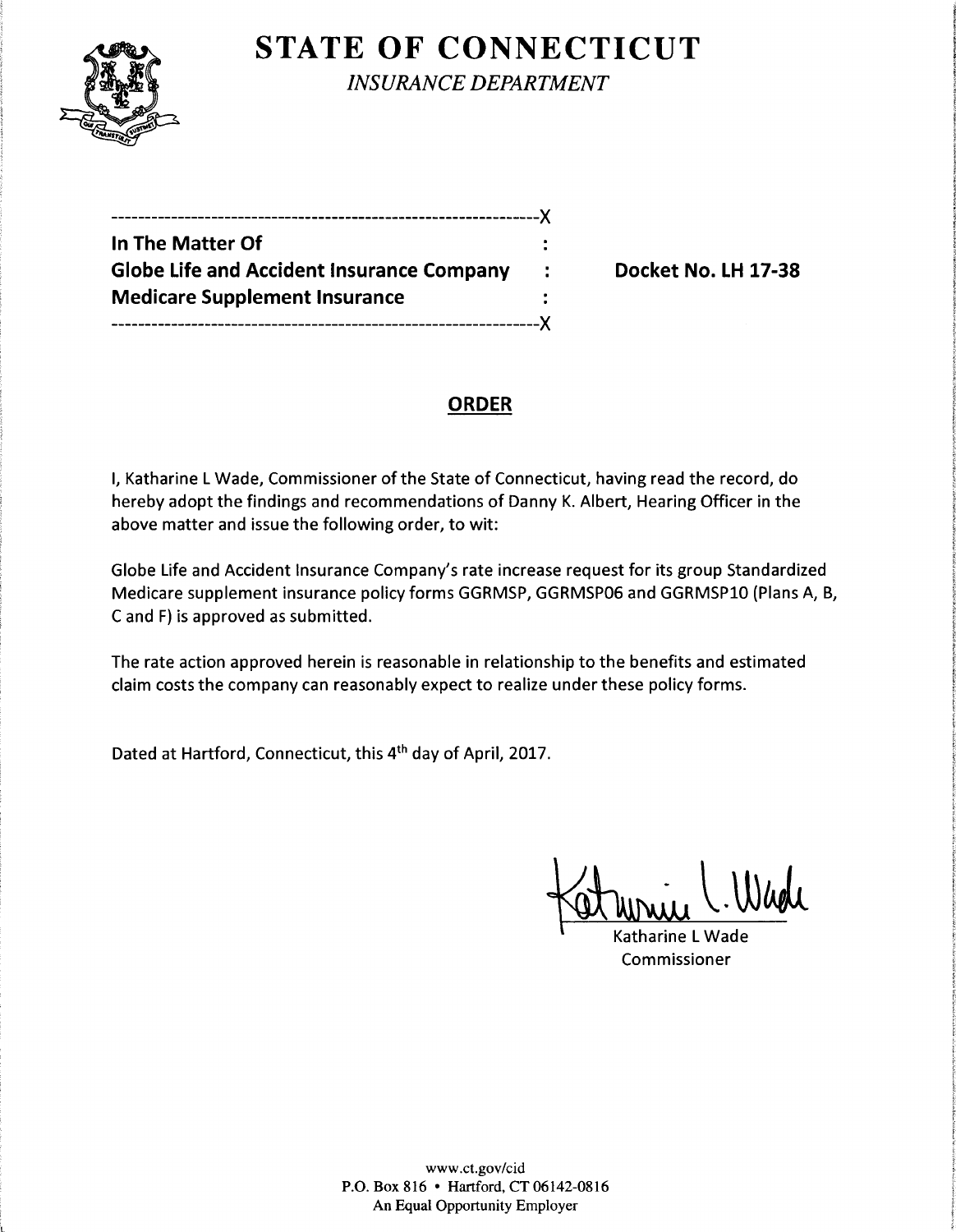# **STATE OF CONNECTICUT**

*INSURANCE DEPARTMENT* 

| In The Matter Of                                 |                      |
|--------------------------------------------------|----------------------|
| <b>Globe Life and Accident Insurance Company</b> | $\ddot{\phantom{a}}$ |
| Medicare Supplement Insurance                    |                      |
| .------------------------------X                 |                      |
|                                                  |                      |

: Docket No. LH 17-38

### PROPOSED FINAL DECISION

## I. INTRODUCTION

The Insurance Commissioner of the State of Connecticut is empowered to review rates charged for individual and group Medicare supplement policies sold to any resident of this State who is eligible for Medicare. The source for this regulatory authority is contained in Chapter 700c and Section 38a-495a of the Connecticut General Statutes.

After due notice, a hearing was held at the Insurance Department in Hartford, CT on Thursday, March 23, 2017, to consider whether or not the rate increase requested by Globe Life and Accident Insurance Company on its Medicare supplement insurance business should be approved.

No members from the general public attended the hearing.

No company representatives from Globe Life and Accident Insurance Company attended the hearing.

The hearing was conducted in accordance with the requirements of Section 38a-474, Connecticut General Statutes, the Uniform Administrative Procedures Act, Chapter 54 of Section 38a-8-1 et seq. of the Regulations of Connecticut State Agencies.

A Medicare supplement policy is a private health insurance policy sold on an individual or group basis, which provides benefits that are additional to the benefits provided by Medicare. For many years Medicare supplement policies have been highly regulated under both state and federal law to protect the interests of persons eligible for Medicare who depend on these policies to provide additional coverage for the costs of health care.

Effective December 1, 2005, Connecticut amended its program of standardized Medicare supplement policies in accordance with Section 38a-496a of the Connecticut General Statutes, and Sections 38a-495al through 38a-495a-21 ofthe Regulations of Connecticut Agencies. This program, which conforms to federal requirements, provides a "core" package of benefits known as Plan A. Insurers may also offer any one or more of eleven other plans (Plans B through N).

Effective January 1, 2006, in accordance with Section 38a-495c ofthe Connecticut General Statutes (as amended by Public Act 05-20) premiums for all Medicare supplement policies in the state must use community rating. Rates for Plans A through N must be computed without regard to age, gender, previous claims history or the medical condition of any person covered by a Medicare supplement policy or certificate.

> 1 www.ct.gov/cid P.O. Box 816 • Hartford, CT 06142-0816 An Equal Opportunity Employer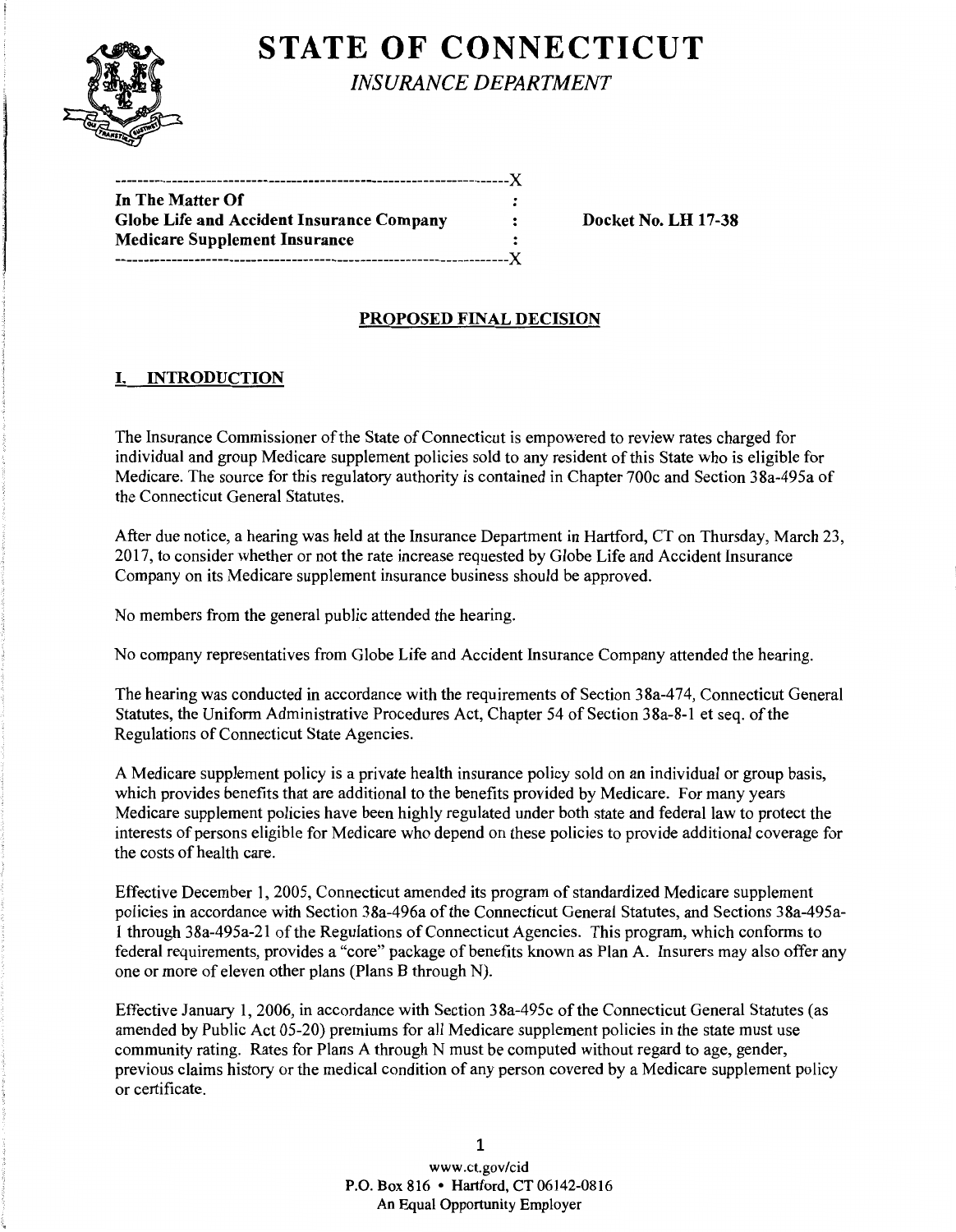The statute provides that coverage under Plans A through N may not be denied on the basis of age, gender, previous claims history or the medical condition of any covered person. Insurers may exclude benefits for losses incurred within six months from the effective date of coverage based on a pre-existing condition.

Effective October 1, 1998, carriers that offer Plan B or Plan C must make these plans as well as Plan A, available to all persons eligible for Medicare by reason of disability.

Insurers must also make the necessary arrangements to receive notice of all claims paid by Medicare for their insureds so that supplement benefits can be computed and paid without requiring insureds to file claim forms for such benefits. This process of direct notice and automatic claims payment is commonly referred to as "piggybacking" or "crossover".

Sections 38a-495 and 38a-522 ofthe Connecticut General Statutes, and Section 38a-495a-10 of the Regulations of Connecticut Agencies, state that individual and group Medicare supplement policies must have anticipated loss ratios of 65% and 75%, respectively. Under Sections 38a-495-7 and 38a-495a-10 of the Regulations of Connecticut Agencies, filings for rate increases must demonstrate that actual and expected losses in relation to premiums meet these standards, and anticipated loss ratios for the entire future period for which the requested premiums are calculated to provide coverage must be expected to equal or exceed the appropriate loss ratio standard.

Section 38a-473 of the Connecticut General Statutes provides that no insurer may incorporate in its rates for Medicare supplement policies factors for expenses that exceed 150% of the average expense ratio for that insurer's entire written premium for all lines of health insurance for the previous calendar year.

#### II. FINDING OF FACT

After reviewing the exhibits entered into the record of this proceeding, and utilizing the experience, technical competence and specialized knowledge of the Insurance Department, the undersigned makes the following findings of fact:

1. Globe Life and Accident Insurance Company has requested the following rate increases for its group standardized Medicare supplement policy forms GGRMSP, GGRMSP06 and GGRMSP10:

| Plan | Increase |
|------|----------|
| A    | $8.0\%$  |
| B    | 8.0%     |
| C    | $8.0\%$  |
| F    | 8.0%     |

- 2. As of third quarter 2016 there were 5 policies in-force in Connecticut and 148 nationwide.
- 3. The proposed rates are expected to satisfy the Connecticut statutory loss ratio of 75% required of group Medicare supplement forms.
- 4. Globe Life and Accident Insurance Company has conformed to subsection (e) of section 38a-495c, C.G.S. regarding the automatic claims processing requirement.